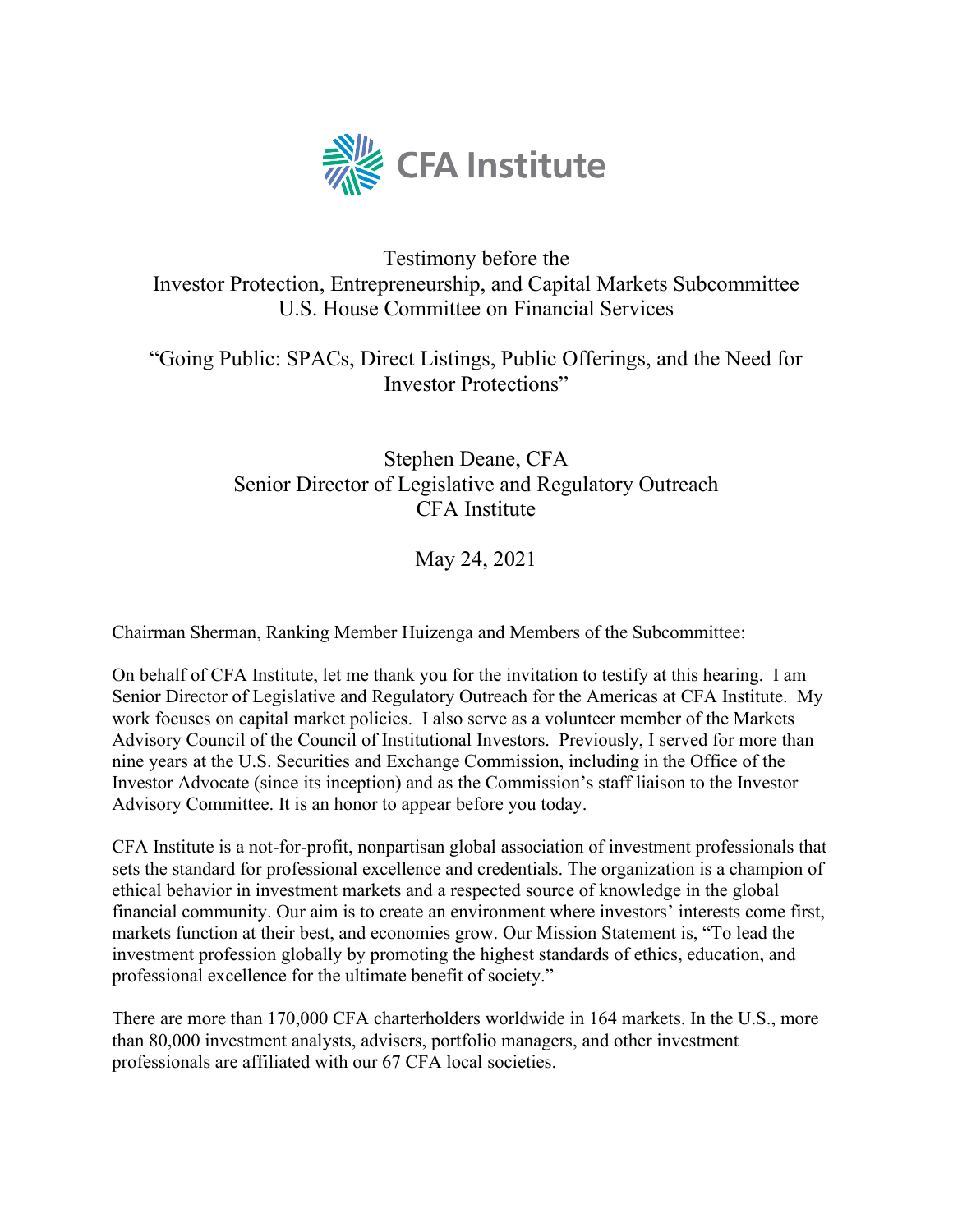

+1 (202) 908 4520 tel +1 (202) 908 4538 fax info@cfainstitute.org www.cfainstitute.org

## **SPACs: Two Starkly Different Worlds**

SPACs present two starkly different worlds. Two different narratives. Two different transactions – the initial public offering (IPO) and the subsequent merger in lieu of an IPO. Two different sets of investors – big, sophisticated investors on one side, and individual investors on the other. And two starkly different sets of investment outcomes – excellent for the big investors who exit at the time of the merger, and poor returns or losses for the ordinary investors who stay on.

One narrative of SPACs—the optimistic one—mixes hype and hopes in touting perceived benefits of SPACs over traditional IPOs. This narrative portrays SPACs as the poor man's private equity, allowing ordinary folks to get in on the ground floor of profitable companies. If they don't like the merger, they can get their money back.<sup>[1](#page-1-0)</sup> SPACs also bring private companies into the sunlight of public markets without the perceived drawbacks of the traditional IPO.

The second narrative points to troubling features of SPACs: conflicts of interest, dilution, lucrative profits for big investors, and a track record of dismal returns for ordinary investors. These features threaten to feed into a third, all-too-familiar narrative—that Wall Street is rigged.

#### **Winners and Losers: A Pattern of Starkly Divergent Investment Returns**

Investment returns offer an unforgiving reality test for any investment product, including SPACs. Unfortunately, SPACs have displayed a clear pattern of winners and losers. Big investors – the SPAC sponsor, the hedge funds and others who invest in the IPO, and investors in the PIPE – generally do very well. Retail investors—who often buy their shares at the time of the merger announcement and hold them into the post-merger period—generally do poorly.

Two recent studies document this pattern of divergent investment returns. The first study ("the Klausner et al study") analyzed the 47 SPACs that completed mergers between from January [2](#page-1-1)019 to June 2020.<sup>2</sup> The second study ("the Ritter et al Study") examined the 114 SPAC IPOs from January 2010 to May  $2018.<sup>3</sup>$  $2018.<sup>3</sup>$  $2018.<sup>3</sup>$ 

The Klausner et al study finds that sponsors have fared well, even in cases where the post-merger company has not. Specifically, sponsors enjoyed a mean return of 393% for both three and six

SSRN: <https://ssrn.com/abstract=3720919> or [http://dx.doi.org/10.2139/ssrn.3720919](https://dx.doi.org/10.2139/ssrn.3720919)

<span id="page-1-0"></span><sup>&</sup>lt;sup>1</sup> This is close to a money-back guarantee, though there are some differences. Investors are only entitled to their pro rata share of the trust account, which may be less than the market price they paid for their shares on the market. *See* SEC, What You Need to Know About SPACs – Investor Bulletin (Dec. 10, 2020), "(SEC 2020"), available at https://www.sec.gov/oiea/investor-alerts-and-bulletins/what-you-need-know-about-spacs-investor-bulletin.

<span id="page-1-1"></span><sup>2</sup> Klausner, Michael D. and Ohlrogge, Michael and Ruan, Emily, A Sober Look at SPACs, ("Klausner et al"), (October 28, 2020). Yale Journal on Regulation, Forthcoming, Stanford Law and Economics Olin Working Paper No. 559, NYU Law and Economics Research Paper No. 20-48, European Corporate Governance Institute – Finance Working Paper No. 746/2021, Available at

<span id="page-1-2"></span><sup>3</sup> Gahng, Minmo and Ritter, Jay R. and Zhang, Donghang, SPACs, ("Ritter et al"), (January 29, 2021). Available at SSRN: <https://ssrn.com/abstract=3775847> or [http://dx.doi.org/10.2139/ssrn.3775847.](https://dx.doi.org/10.2139/ssrn.3775847)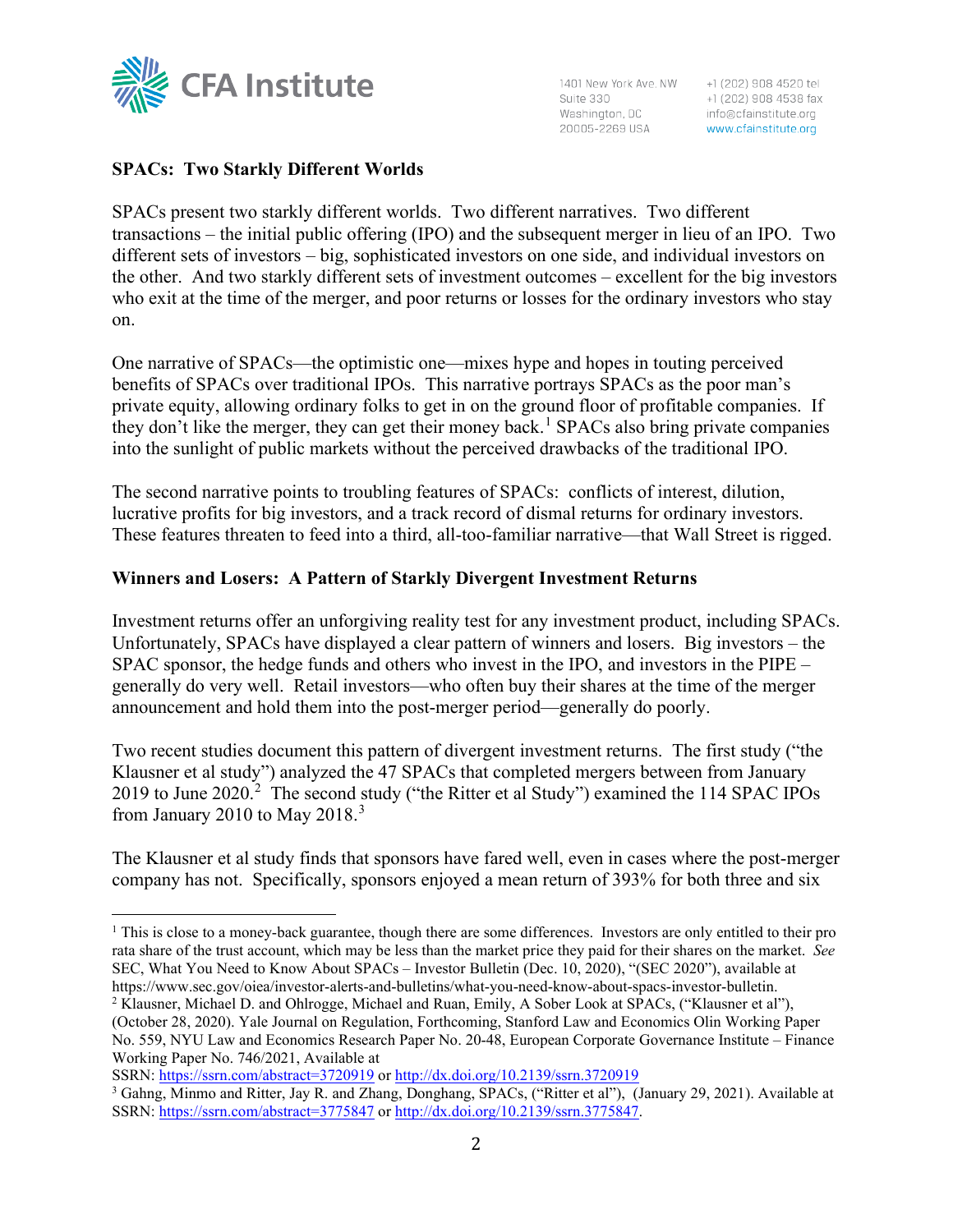

Suite 330 Suite 330<br>Washington, DC<br>20005-2269 USA

1401 New York Ave. NW +1 (202) 908 4520 tel +1 (202) 908 4538 fax info@cfainstitute.org www.cfainstitute.org

months after the merger, and 187% after 12 months. (Median returns after 12 months were a more modest, but still lucrative,  $32\%$ .)<sup>[4](#page-2-0)</sup> The Ritter et al study noted, however, that sponsors' actual profits may be less than they appear. That is because sponsors give away some of their compensation, in the form of shares and warrants, to certain other investors as inducements either to invest new capital or refrain from redeeming their shares.<sup>[5](#page-2-1)</sup>

Klausner et al also found that IPO investors—who invest when the SPAC first launches its IPO and, in most cases, redeem their shares at the time of the merger announcement—earned mean annualized returns of 11.[6](#page-2-2)%. $^6$  The Ritter study– using a different time period and different weightings—found an average annualized return of 9.3%. These are excellent returns for an investment which, as explained below, involves minimal risk.

These returns stand in stark contrast, however, to those of the post-merger public company. This is important, because the post-merger returns represent what retail investors will earn by investing around the time of the merger and holding on to the stock.

The Klausner study found that the sample's 12-month mean return after the merger was -34.9%.<sup>[7](#page-2-3)</sup> (The median return in that time period was an even worse -65.3%). The SPAC cohort also underperformed benchmarks involving an IPO index and the Russell 2000. The study also analyzed returns going back to 2010. For every year since 2010, SPAC post-merger one-year returns underperformed the Russell 2000 by 10% or worse. Tellingly, the study also found the poor returns were highly correlated with the level of dilution.

The returns were also negative, but not quite that poor, according to the Ritter et al study. Specifically, it found returns of either -15.6% or -4.0%, depending on how they were measured. $8$ In sum, these findings present a consistent track record of profits for certain types of investors and losses for others.

## **Questionable Design Features of SPACs**

Are there systematic design features of SPACs that explain this strikingly divergent record of returns, which draw a sharp line between SPAC winners and losers? The two studies point to three particular features of SPACs: dilution, misaligned incentives, and an uneven regulatory playing field that permits forward-looking statements at the time of the merger.

<span id="page-2-0"></span><sup>4</sup> *See* Klausner et al, *supra* note 2, at 39.

<span id="page-2-1"></span> $<sup>5</sup>$  Sponsors forfeit an average of 34% of their common share promotes and 42% of their private placement warrants,</sup> according to the study. See Ritter et al, *supra* note 3, at 6.

<span id="page-2-2"></span><sup>6</sup> *See* Klausner et al, *supra* note 2, at 18.

<span id="page-2-3"></span><sup>7</sup> *Id.* 34.

<span id="page-2-4"></span><sup>&</sup>lt;sup>8</sup> The difference in returns is based on how the researchers weight the shares. The less negative number (-4%) only counts the money that public SPAC investors leave in after redemptions. In other words, this number reflects the fact that investors redeem most of their shares in deals that produce the lowest returns. *See* Ritter et al, *supra* note 3, at 5.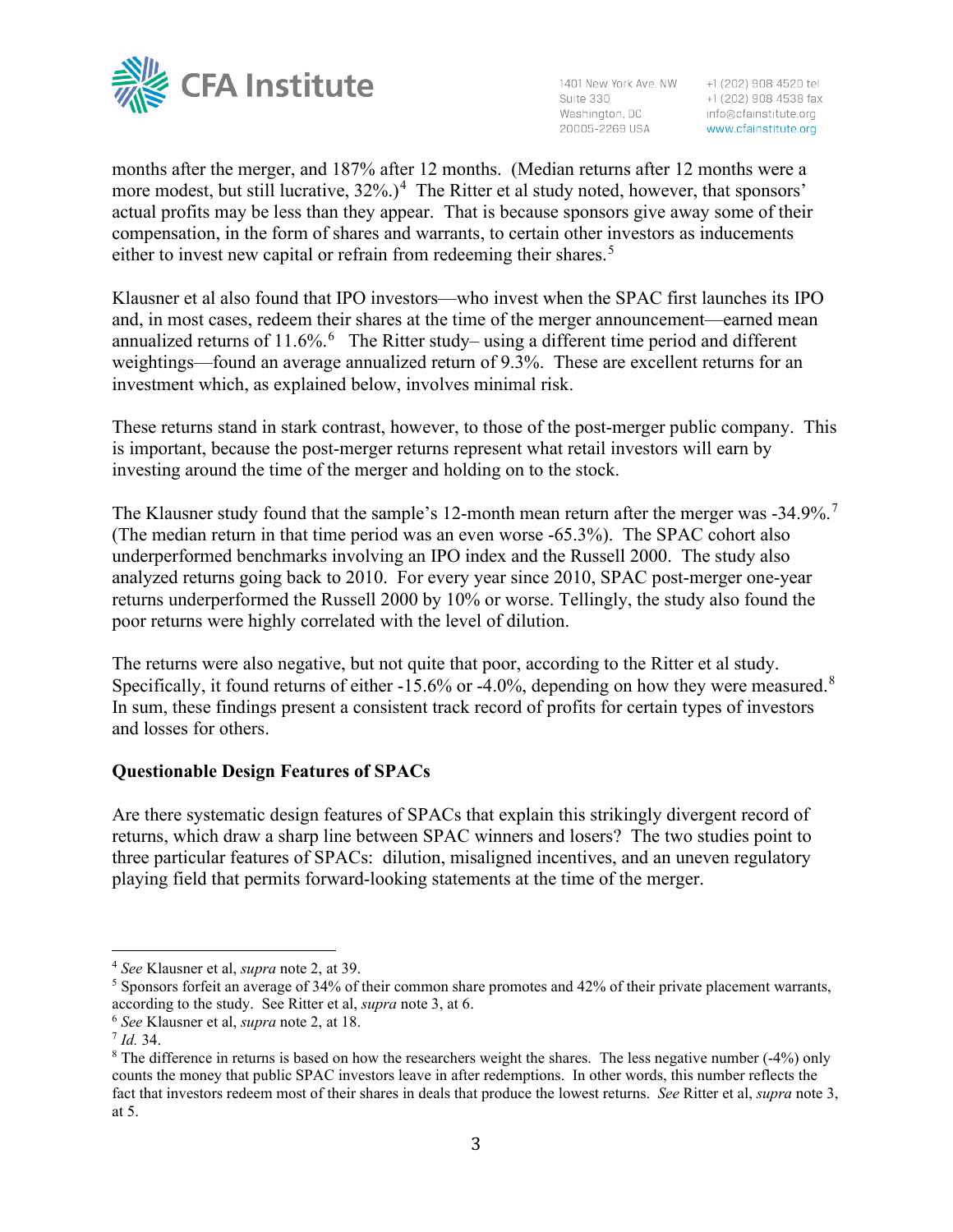

1401 New York Ave. NW +1 (202) 908 4520 tel Suite 330<br>
+1 (202) 908 4538 fax<br>
Washington, DC info@cfainstitute.org<br>
20005-2269 USA www.cfainstitute.org

+1 (202) 908 4538 fax

Before elaborating on these features, it may be helpful to review the basics of how a SPAC works. A SPAC – short for Special Purpose Acquisition Company – is a publicly listed company set up for a single purpose: to find a private operating company, merge with that company, and thereby take it public, thus bypassing the traditional IPO process. SPACs typically have 18-24 months to complete that merger or else dissolve and give shareholders their money back.

## *Dilution*

The SPAC sponsor arranges its IPO, manages the search for a merger target, and negotiates with the target on merger terms. As compensation, the SPAC receives 20% of the post-merger shares for a nominal price. This is called the sponsor's "promote," and it represents dilution of the future returns of the post-merger public company.

The very first investors in the IPO often include hedge fund regulars known as the "SPAC Mafia." These initial investors purchase units, which are almost always priced at \$10 each. These units consist of shares, warrants and, in some cases, rights.<sup>[9](#page-3-0)</sup>

Warrants give the holder the right, but not the obligation, to buy shares (or a fraction of a share) at a certain price (for SPACs, \$11.50 per share) from the post-merger company. After about two months (usually 52 days after the IPO), the warrants and rights detach from the shares and can be traded separately.<sup>[10](#page-3-1)</sup> After this time, an investor buying shares on the public market will receive no warrants or rights. The initial bundling and subsequent unbundling of warrants and shares is a critical feature to which we will return.

The SPAC places the proceeds of the IPO in a trust. There the money remains for months, while the sponsor searches for a merger target. The SPAC will use this money to complete the merger. In this pre-merger period, the SPAC has no operating business. It has no products or services to sell.

At the time of the merger announcement, investors—big and little—can ask for their money back. The greater the redemptions, however, the more the trust is depleted. The SPAC will need this money to complete the merger and provide the merger target with capital—just as the merger target would receive capital from IPO proceeds if it had chosen that avenue to become a public company.

To replenish the trust (at least partially), SPAC sponsors often make private deals with certain investors—who could be institutional investors, private equity, or other professional investment firms— in transactions known as PIPEs (Private Investments in Public Equity). To induce these

<span id="page-3-1"></span><span id="page-3-0"></span><sup>&</sup>lt;sup>9</sup> The rights can be exchanged for a fraction of a share (such as one-tenth of a share) at no cost, provided that the SPAC merger is completed. *See* Klausner et al, *supra* note 2, at 7.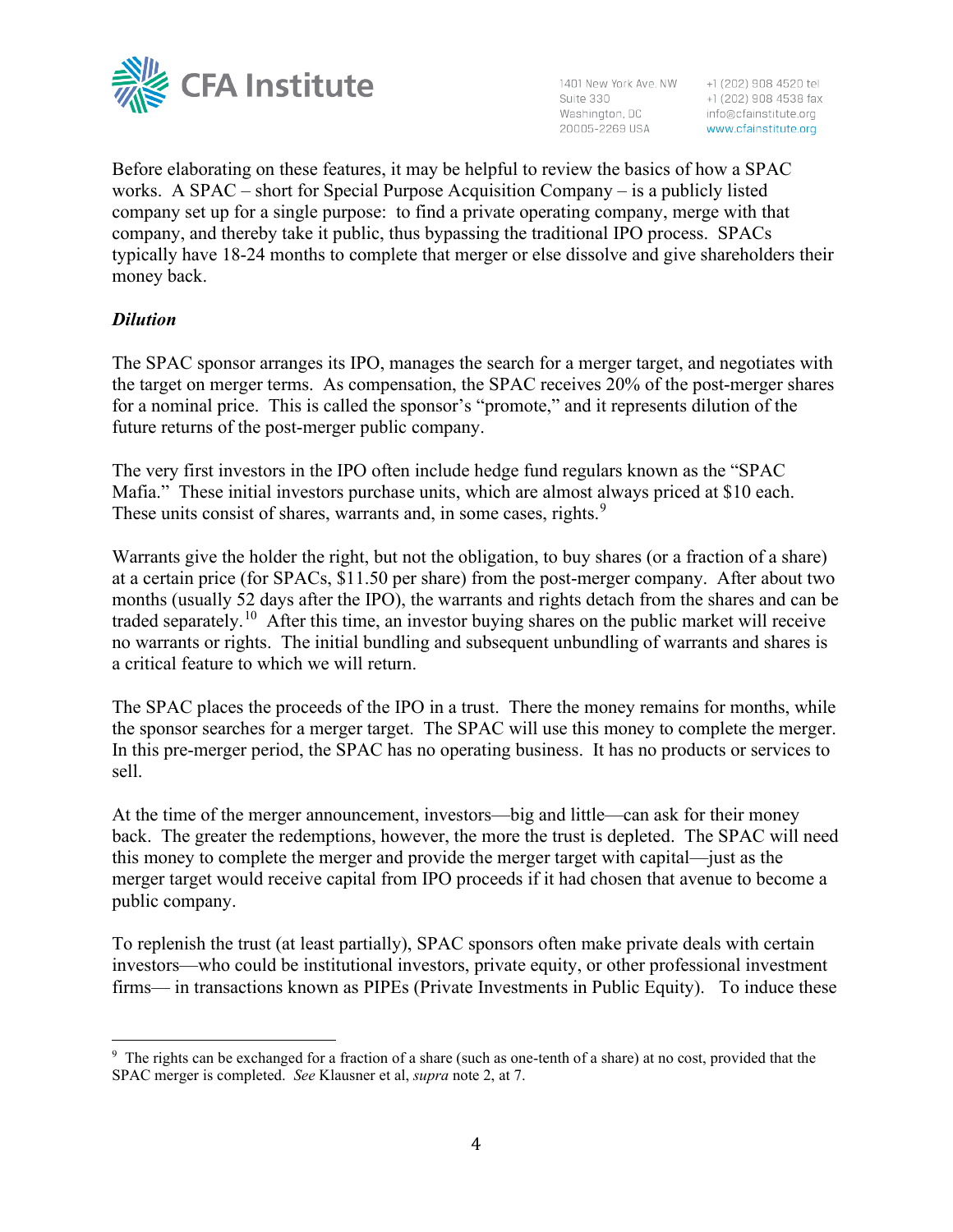

+1 (202) 908 4520 tel +1 (202) 908 4538 fax info@cfainstitute.org www.cfainstitute.org

investors to invest in the PIPE, the SPAC sponsor often sweetens the terms with side deals, such as a discounted price. These side deals represent a second source of dilution to the SPAC.

The merger process is called the "de-SPAC." It results in a newly merged company. In this manner, the previously private company becomes a public reporting company without having gone through the traditional IPO. This newly public company is an operating company, with products or services to sell.

In practice, nearly all of the initial IPO investors choose to dispose of their shares at the time of the merger announcement.<sup>[11](#page-4-0)</sup> They can do so in either of two ways. If the current share price exceeds their initial purchase price (typically \$10), they will sell their shares on the open market. If the market price is less than the initial purchase price, they will instead redeem their shares to the SPAC, which will take money from the trust to pay them (plus modest interest that the money has earned while in the trust).

Critically, however, when initial IPO investors redeem or sell their shares, they get to keep their warrants. This is about as close to a free lunch as one can get in the investing world. Because their money has been placed in a trust, the investment has been close to risk-free. It's true that, by tying their money up for months in the trust, the investment may entail opportunity costs. Nonetheless, Ritter et all liken this arrangement to a "*default-free* underpriced convertible bond with extra warrants."<sup>[12](#page-4-1)</sup>

It should also be noted that the initial IPO investors are allowed to vote for or against the merger, regardless of whether they retain or dispose of their shares. They will have an economic incentive to vote in favor of the deal – because they retain their warrants – even if they believe it is a bad deal.

In sum, SPACs entail several significant sources of dilution, including 1) the sponsor's 20 percent promote; 2) the warrants that the initial IPO investors retain (even if they dispose of their shares) and 3) discounts or side payments given to the PIPE investors. All of these sources of dilution represent future claims on the returns of the post-merger company. They represent a handicap that the company must overcome before it can return profits to ordinary shareholders.

Both of the studies cited above find that the dilution is highly correlated with subsequent poor returns of post-merger companies to date.<sup>13</sup> It is possible that a strong company can overcome these handicaps and reward its investors. In practice, however, the post-merger track record of

<span id="page-4-0"></span> $11$  Among large institutions known as 13f filers, the study puts the mean and median SPAC divestment rates at 90% and 98%, respectively. As for the SPAC Mafia, more than half of these hedge funds totally divest before the merger. (Institutions with at least \$100 million in specified equity securities are required to file 13f disclosures with the SEC.) See Klausner et al, *supra* note 2, at 17.<br><sup>12</sup> See Ritter et al, *supra* note 3, at 34. (Emphasis in the original.)<br><sup>13</sup> Correlation, however, is not causation. As Ritter et al note, it is unclear whether diluti

<span id="page-4-1"></span>

<span id="page-4-2"></span>instead whether inferior SPACs require more dilution to induce investments. *See* Ritter et al, *supra* note 3, at 4 and Klausner et al, *supra* note 2, at 37.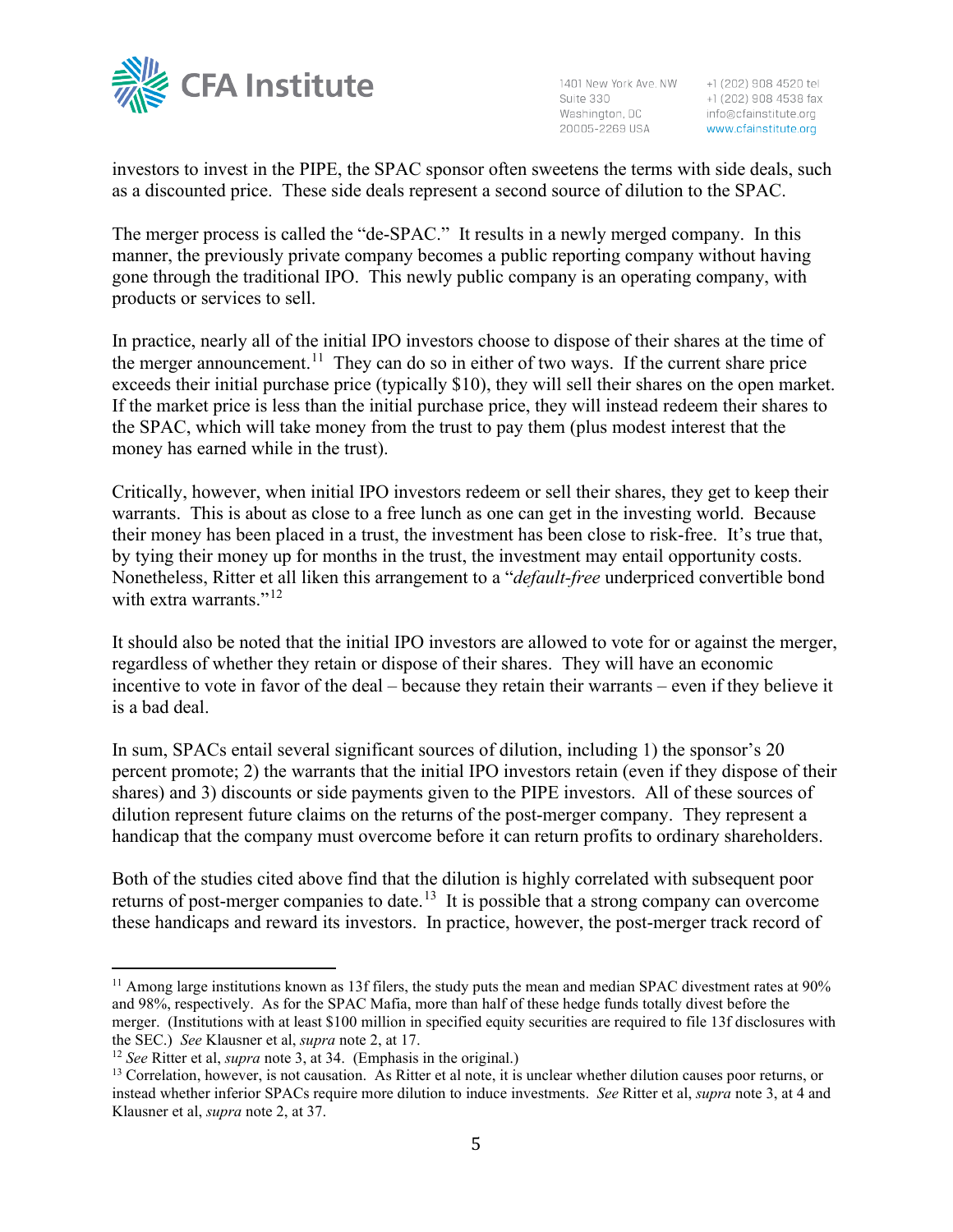

+1 (202) 908 4520 tel +1 (202) 908 4538 fax info@cfainstitute.org www.cfainstitute.org

SPACs – dating back to 2010 – shows how hard that is to accomplish. Most SPACs have been unable to overcome these hurdles.

Could this time be different? No one can predict the future, and it is always possible that future returns will break the old pattern. It is also possible that SPACs could evolve new features to reduce dilution.<sup>[14](#page-5-0)</sup> The evidence to date, however, points to the need for legislators and regulators to be vigilant in protecting investors and for investors themselves to exercise informed judgment in their investment decisions.

## *Misaligned Incentives*

SPACs also present some misaligned incentives. For example, the sponsor has a strong financial interest to complete the merger – even if it is a bad deal for ordinary shareholders. If the sponsor makes no deal at all, the SPAC must return all the shareholders' money and dissolve the SPAC. In that case, the sponsor will lose its entire investment in the SPAC, which can total millions of dollars. It will receive no compensation whatsoever for its work of the past year or two. Its 20 percent promote will be worthless, along with any warrants or rights it had purchased.

As the deadline to produce a merger approaches, the sponsor will face increasing pressure 1) to find a merger target and 2) to negotiate the terms of the merger deal. A bad deal may nonetheless yield lucrative returns for the sponsor—even as it leads to poor returns for the regular shareholders in the post-merger company. And the pressures on SPAC sponsors can only be expected to grow more intense in the months ahead. Hundreds of SPACs are now competing to find and negotiate deals with private companies—even while competing with private equity firms, which are also awash in cash.<sup>15</sup> The competition may far exceed the limited pool of viable merger targets that will make suitable public companies; i.e., companies that 1) have systems, controls and resources in place to meet their obligations as public reporting companies and 2) can maintain or grow their business, and hence their stock price, as a post-merger publicly listed company.

The initial IPO investors also have incentives that are misaligned with those of public investors who buy their shares later on the public market. The IPO investors have an economic incentive to vote in favor of a merger, even if it is a bad deal. If there is no merger, the IPO investors' warrants and rights will become worthless. And, as noted above, these investors are free to dispose of their shares even while voting in favor of the merger and retaining their warrants and rights.

<span id="page-5-0"></span><sup>14</sup> Indeed, warrants have fallen more recently. *See* Ritter et al, *supra* note 3, at 36. Also, some SPACs have adopted features that are significantly more investor-friendly. So far, however, these improvements are the exception that prove the rule.

<span id="page-5-1"></span><sup>15</sup> *See* SEC 2020, *supra* note 1, ("*With an increasing number of SPACs seeking to acquire operating businesses, it is important to consider whether attractive initial business combinations will become scarcer.*"). (Emphasis in original.)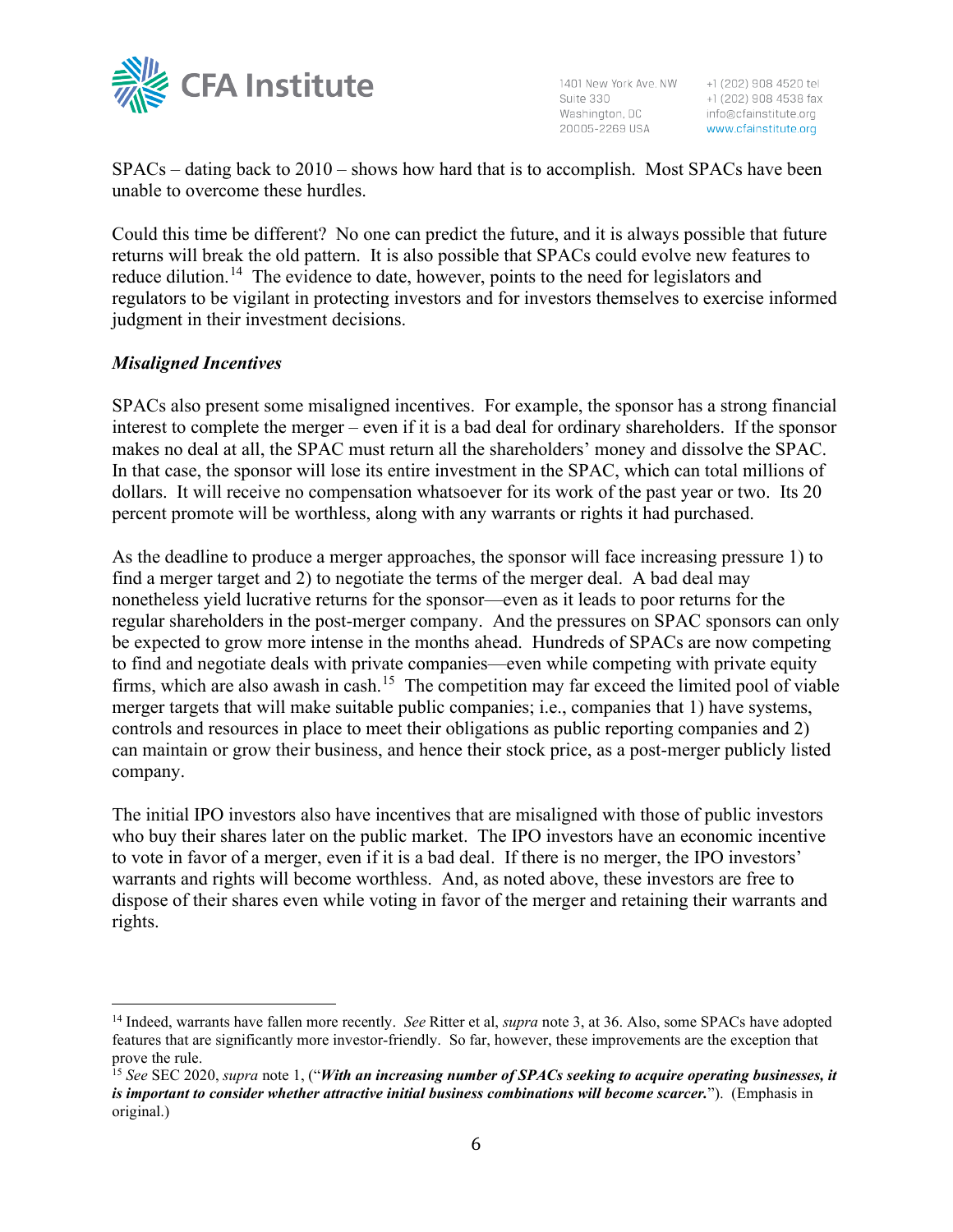

1401 New York Ave. NW +1 (202) 908 4520 tel Suite 330 Washington, DC 20005-2269 USA

+1 (202) 908 4538 fax info@cfainstitute.org www.cfainstitute.org

What about the incentives of the private investors in the PIPE at the time of the merger announcement? They have a mix of incentives, some aligned and some potentially misaligned with those of ordinary shareholders. These are typically sophisticated investors, and they gain access to confidential information about the merger that is not available to the public. (They typically agree not disclose or trade on the information, so as not to run afoul of Regulation FD.) Thus, if a prestigious private investor chooses to invest in the PIPE, the investment can signal to public investors that the deal has merit. In essence, retail investors may believe that they are riding the coattails of the due diligence conducted by the private investors. And since the private investors retain their shares after the merger, their incentives are aligned with the post-merger retail shareholders.

On the other hand, any side deals offered to the private investors in the PIPE can cause their incentives to diverge from those of public shareholders. These inducements represent a source of dilution that comes at the eventual expense of public shareholders. In addition, if the PIPE investors receive discounts as inducements, they will have a different yardstick than public investors to measure the success of the investment. For example, a private investment at, say, \$8 per share can turn a profit sooner than a public investment made at the prevailing market price of \$10 or more per share. In sum, the incentives of PIPE investors overlap but may also partially diverge with those of public investors.

## *Safe Harbor for Forward-Looking Statements*

In a singular regulatory advantage over IPOs, SPACs have enjoyed a safe harbor from private liability to make forward-looking statements about the proposed merger (provided the statement is accompanied by meaningful cautionary statements).<sup>[16](#page-6-0)</sup>

Yet the two parties making the forward-looking projections—the SPAC sponsor and the target company—both have incentives to promote the merger. The sponsor has a strong financial incentive to complete the merger, as we have seen, and the merger target has a similar incentive: the transaction will enable the private company to become a public company and receive the capital that the SPAC has raised.

In an IPO, in contrast, the issuer and the underwriter enjoy no safe harbor from private litigation for making any forward-looking statements. As a result, IPOs generally avoid forward-looking statements. This is an important protection for investors and market integrity, because it eliminates the risk of rosy and unrealistic forward-looking statements.

The disparate regulatory treatment of forward-looking statements makes for an unlevel playing. And yet the SPAC merger and IPO are functionally equivalent. Whether via a SPAC merger or IPO, the private company becomes a public one; i.e., it becomes subject to public reporting

<span id="page-6-0"></span><sup>16</sup> In a recent statement, however, John Coates, Acting Director of the SEC Division of Corporation Finance, raised questions as to the extent that SPACs should rely on this safe harbor. *See* SEC, John Coates, Public Statement, "SPACs, IPOs and Liability Risk under the Securities Laws," (April 8, 2021), available at https://www.sec.gov/news/public-statement/spacs-ipos-liability-risk-under-securities-laws.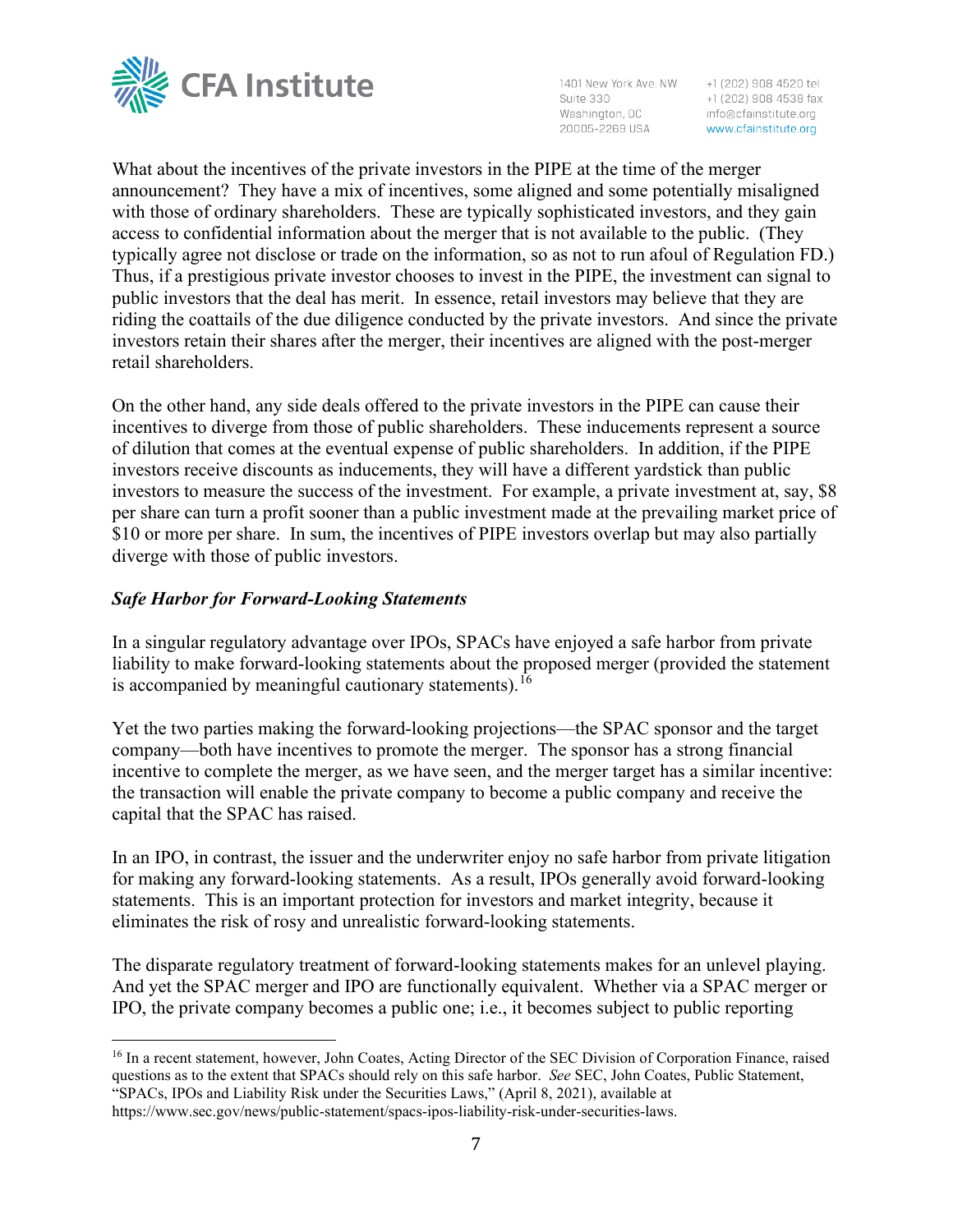

+1 (202) 908 4520 tel +1 (202) 908 4538 fax info@cfainstitute.org www.cfainstitute.org

requirements and is listed on a stock exchange. Moreover, this is the first time that the investing public learns about the hitherto private company in filings to the SEC.

It should also be noted that our federal securities laws subject the IPO issuer and underwriter to strong legal liabilities for material misstatements and omissions in the registration statement and the prospectus. The issuer faces strict liability; the underwriter is subject to similar liability – unless it can make an affirmative defense that it performed due diligence. This gives the underwriter a strong incentive to conduct its own independent review of the accuracy and veracity of the IPO registration statement and prospectus. There do not appear to be the same third-party due diligence incentives in the case of SPAC mergers (or direct listings).

At one level, this may sound like a rather arcane discussion of federal securities laws. But the frenzy surrounding SPACs over the past year or so shows how important these investor protections are in the real world.

## **The Path Going Forward**

Though SPACs have been around for years, they took off in popularity beginning in March 2020. They are still evolving, and they may ameliorate concerning features such as high levels of dilution. [17](#page-7-0)

SPACs now face scrutiny by Congress – including this hearing – as well as by the SEC and the media. That is a good thing. The SEC, for example, has published two investor bulletins explaining how SPACs work and considerations that the public should keep in mind. One bulletin explains how the incentives of sponsors and certain other investors may "diverge from your interests." The other bulletin specifically cautions against relying on celebrity endorsements of SPACs.<sup>[18](#page-7-1)</sup>

CFA Institute also has raised questions about the investor protection issues involving SPACs.[19](#page-7-2)  In addition, we have announced that we are forming a working group to examine and possibly make recommendations regarding the surge in SPACs and the implications for investor protection, corporate governance, and market integrity.<sup>[20](#page-7-3)</sup>

<span id="page-7-1"></span><sup>18</sup> SEC, Celebrity Involvement with SPACs – Investor Alert, (March 10, 2021), at [https://www.sec.gov/oiea/investor-alerts-and-bulletins/celebrity-involvement-spacs-investor-alert,](https://www.sec.gov/oiea/investor-alerts-and-bulletins/celebrity-involvement-spacs-investor-alert) ("*It is never a good idea to invest in a SPAC just because someone famous sponsors or invests in it or says it is a good* 

<span id="page-7-2"></span>*investment.*"). (Emphasis in original.) <sup>19</sup> See, e.g., Margaret Franklin, CFA, President and CEO of CFA Institute, "5 things to watch out for before you invest in SPACs," (April 14, 2021), available a[t https://www.marketwatch.com/story/5-things-to-watch-out-for](https://www.marketwatch.com/story/5-things-to-watch-out-for-before-you-invest-in-spacs-11618349032)[before-you-invest-in-spacs-11618349032;](https://www.marketwatch.com/story/5-things-to-watch-out-for-before-you-invest-in-spacs-11618349032) Stephen Deane, CFA, Barron's, "SPACs May Feed the Public's Worst Fears About Wall Street," (April 22, 2021), available at [https://www.barrons.com/articles/WP-BAR-0000043424.](https://www.barrons.com/articles/WP-BAR-0000043424) <sup>20</sup> *See* CFA Institute Announces the Launch of SPAC Working Group, (May 5, 2021), available at

<span id="page-7-0"></span><sup>17</sup> *See supra* note 14.

<span id="page-7-3"></span>https://www.cfainstitute.org/about/press-releases/2021/cfa-institute-announces-launch-of-SPAC-working-group.